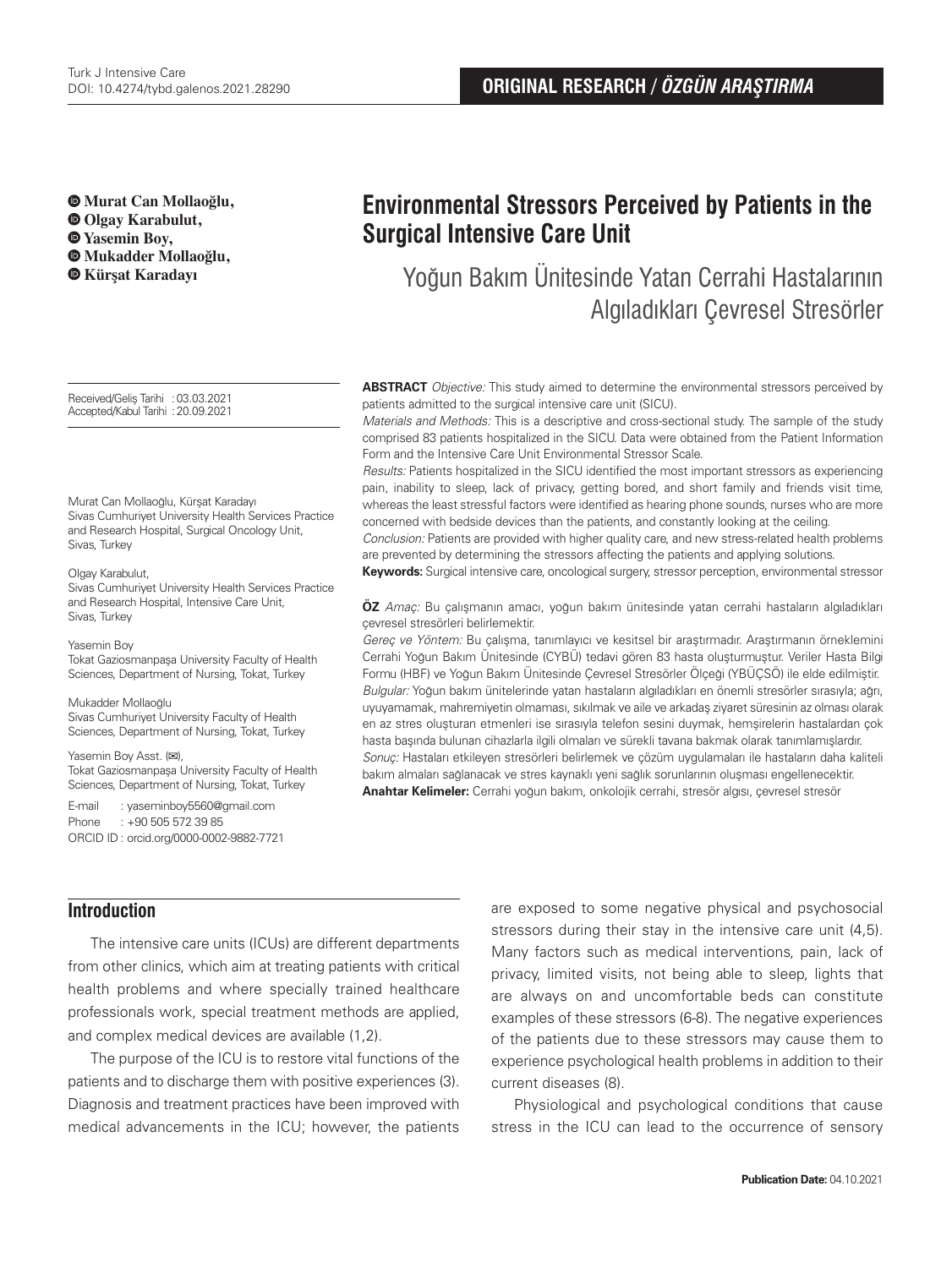changes in the patients and experiencing the clinical condition called intensive care syndrome (9-11). This syndrome develops acutely 48 hours after admission of the patient to the intensive care unit. It is characterized by impaired cognitive functions and change in consciousness (12). The syndrome is stated to be a challenging experience for the patients (13). The patient's abilities such as place, person and time orientation, speaking and perception deteriorate, and the symptoms can be varied from comparing the devices in the intensive care environment to various living species to having horrible hallucinations (12,14). This syndrome, also known as delirium or intensive care psychosis, prolongs hospitalization in the ICU, increases health care costs and causes mortality (13,15).

Healthcare professionals working in the intensive care unit should aim to optimize the physiological, psychological and social health of the patients who are provided with advanced life support, and should be able to make the most accurate decisions for the patient as quickly as possible by firstly noticing changes in the patient's condition (16). In addition, healthcare professionals should be able to actively assess and manage the patient's environment so that the patient can achieve the best results in care and treatment  $(17)$ .

If the stress complaints perceived by the patients cannot be prevented or reduced, the possible health problems that will be observed in the patients, their stay in the ICU and the health care expenses will increase, and the patient satisfaction will decrease (18). When the effects of intensive care units on patients are examined, it has been found that there are mostly studies on physical effects in the literature. However, it has been determined that the number of studies investigating emotional effects is limited (10,12). In this study, patients who are hospitalized in the intensive care unit, who have oncological problems, and who have undergone surgery are more than those hospitalized for other surgical problems. Therefore, it is predicted that stressors may differ from environmental stressors perceived by other surgical patients in the literature. Investigating environmental stressors of operated intensive care patients with oncological problems and evaluating them together with patients with other surgical problems is regarded as the original value of the study.

# **Material and Methods**

#### Study design

The study was planned as a descriptive and crosssectional study.

#### Study Sample

The universe of the study was consisted of all patients who were hospitalized in Sivas Cumhuriyet University Hospital General Surgery Intensive Care Unit. In the study, it was aimed to reach the whole population instead of choosing a sample. However, the study was completed with 83 patients who were hospitalized in the ICU for at least 24 hours and at most 72 hours, who did not develop intensive care syndrome, were older than 18 years of age, who were monitored, who did not have severe pain, and who volunteered to participate in the study.

#### Procedure

The study was conducted after obtaining the ethics committee approval from the Ethics Committee of Cumhuriyet University Non-Invasive Clinical Research (decision no: 2019-09/01, date: 11.09.2019), the written permission from the hospital and the verbal consents from the participants with the respect to voluntarily participation. The study was designed and conducted in compliance with the Helsinki Declaration criteria.

### Data Collection Tools

The data were obtained by the Patient Information Form (PIF) and the Intensive Care Unit Environmental Stressor Scale (ICUESS).

Patient Information Form: This nine-item form was prepared by the researchers to investigate the sociodemographic characteristics (age, gender, educational status, marital status, social security) and some other descriptive characteristics (clinic where the patient was hospitalized, presence of chronic diseases) of the patients by reviewing the relevant literature (16,20,22,23).

Intensive Care Unit Environmental Stressor Scale: This scale was developed by Ballard in 1981 to identify the stressors perceived by the patients treated in the intensive care units and was revised by Cochran and Ganong in 1989. It was adapted to Turkish by Aslan in 2010, and the Cronbach's alpha value of the scale was found to be 0.94 (18,19). The internal consistency coefficient of the scale was Cronbach's alpha value of 0.93 in this study. The 4-Likert type scale consists of 42 items. The items prepared to identify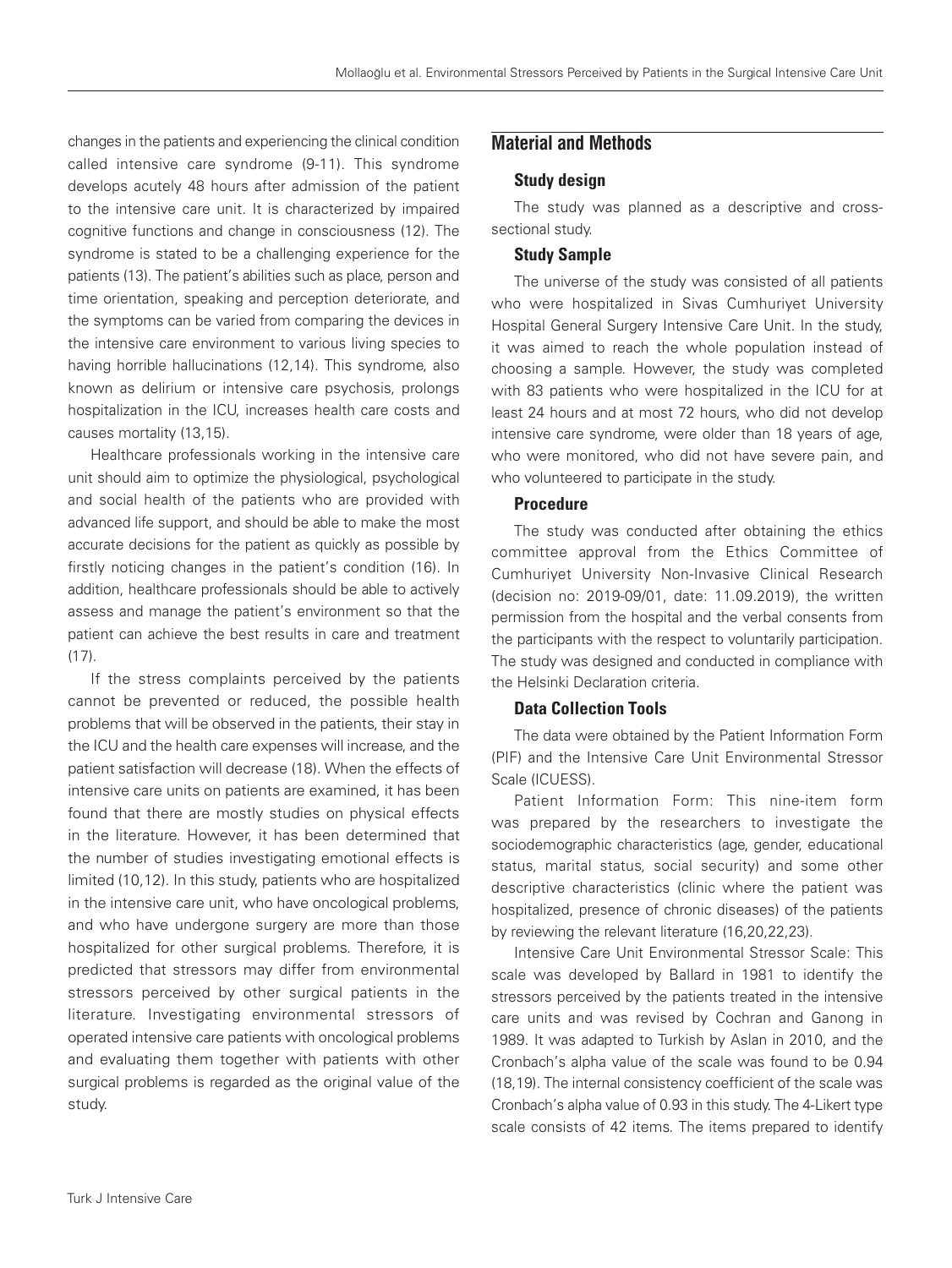the stressor perceived by the patient in the intensive care unit are evaluated as "It does not affect at all (1 point) ", "It affects very little (2 points)", "It frequently affects (3 points)" and "It affects too much (4 points)". The lowest total score that can be obtained from the scale is 42 and the highest total score is 168. The high score obtained from the scale indicates that there are many environmental stressors in the intensive care environment, and they negatively affect the patients.

#### Study analysis

The data were evaluated using SPSS 22.0 (Statistical Package for Social Science for Windows) package program. Descriptive variables were presented as mean, percentage and standard deviation values. The normality of intra-group distributions was tested with the Kolmogorov-Smirnov test. The Independent Sample t-test was used for two-group comparisons based on socio-demographic characteristics. The one-way ANOVA test was applied in more than two groups. A value of  $p < 0.05$  was considered statistically significant.

# **Results**

It was found that 75.9 % of the patients were under 50 years of age, 51.8 % were female, 37.3 % were primary school graduates, 86.7 % were operated oncological reasons and 92.8 % were not experienced in intensive care (Table 1).

The mean total ICUESS score of the patients hospitalized in the ICU was 108.12±21.27. Patient characteristics such as age, gender, educational status and the reason for the operation were found to significantly affected the mean total ICUESS score (p < 0.05) (Table 1).

While the patients identified the five most perceived stressor factors as experiencing pain, not being able to sleep, the lack of privacy, getting bored, having a short visit time of family and friends, and, they identified the least stressful factors as hearing phone sounds, nurses being more concerned with the devices that are at the bedside than the patients and constantly looking at the ceiling, respectively (Table 2).

## **Discussion**

In this study, the mean total score of the ICUESS used in determining the environmental stressors perceived by

| Characteristics (n=83)        | n (%)     | Mean±SD      | Statistical test    |  |
|-------------------------------|-----------|--------------|---------------------|--|
| Age (years)                   |           |              |                     |  |
| <50 years                     | 63 (75.9) | 102.53±20.53 | t:10.97             |  |
| >50 years                     | 20(24.1)  | 125.70±12.21 | P:0.001             |  |
| Gender                        |           |              |                     |  |
| Women                         | 43 (51.8) | 113.88±21.52 | E:0.486<br>p:0.028  |  |
| Men                           | 40 (48.2) | 103.59±20.06 |                     |  |
| <b>Educational status</b>     |           |              |                     |  |
| Illiterate                    | 20 (24.1) | 116.10±16.58 |                     |  |
| Primary school                | 31 (37.3) | 113,29±18,84 | KW:11.08<br>p:0.011 |  |
| Middle school                 | 18 (21.7) | 101.11±20.85 |                     |  |
| High school and university    | 14 (16.9) | 94.28±25.10  |                     |  |
| The reason for having surgery |           |              |                     |  |
| Oncological surgery           | 72 (86.7) | 106.25±23.33 | U:8.07              |  |
| Other surgical problems       | 11(13.3)  | 112.44±15.05 | p:0.006             |  |
| Intensive care experience     |           |              |                     |  |
| Yes                           | 6(7.2)    | 108.00±21.44 | U:0.003             |  |
| <b>No</b>                     | 77 (92.8) | 108.12±21.40 | p:0.960             |  |
| <b>ICUESS</b>                 | 83(100)   | 108.12±21.27 |                     |  |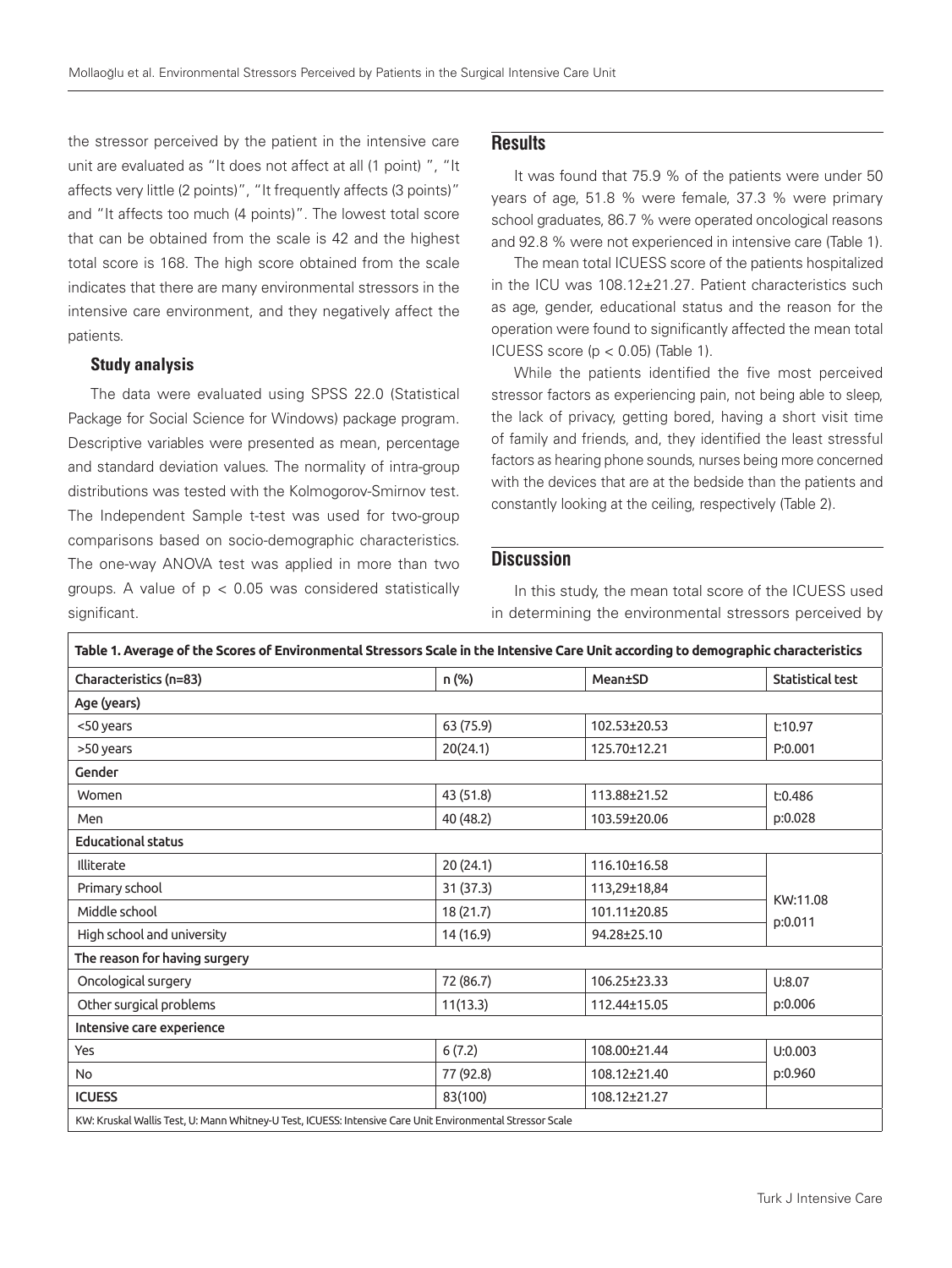| Table 2. Stressors rating and mean of score of patients in intensive care unit |       |      |           |  |
|--------------------------------------------------------------------------------|-------|------|-----------|--|
| <b>Stressors</b>                                                               | Range | Mean | <b>SD</b> |  |
| Being in pain                                                                  | 1.    | 3.86 | 1.14      |  |
| Not being able to sleep                                                        | 2.    | 3.66 | 0.90      |  |
| Having no privacy                                                              | 3.    | 3.59 | 1.00      |  |
| Being in bored                                                                 | 4.    | 3.50 | 1.12      |  |
| Only seeing family and friends for few minutes                                 | 5.    | 3.35 | 0.84      |  |
| Being thirst                                                                   | 6.    | 3.34 | 1.07      |  |
| Unable to move arms due to IV lines                                            | 7.    | 3.32 | 0.71      |  |
| Being tied by tubes                                                            | 8.    | 3.24 | 0.79      |  |
| Having strange machines around you                                             | 9.    | 3.11 | 0.92      |  |
| Having tubes in your nose or mouth                                             | 10.   | 3.08 | 0.82      |  |
| Not being in control of your self                                              | 11.   | 3.07 | 0.83      |  |
| Having your blood pressure taken often                                         | 12.   | 3.00 | 0.95      |  |
| Hearing your heart monitor alarm go off                                        | 13.   | 3.00 | 1.06      |  |
| Nurses and doctors talking too loudly                                          | 14.   | 2.96 | 1.16      |  |
| Having light on constantly                                                     | 15.   | 2.94 | 0.93      |  |
| Frequent physical exams by doctors and nurses                                  | 16.   | 2.94 | 0.82      |  |
| Hearing other patient cry out                                                  | 17.   | 2.88 | 0.84      |  |
| Treatments not explained to you                                                | 18.   | 2.85 | 1.30      |  |
| Not knowing when to expect things will be done to you                          | 19.   | 2.78 | 0.96      |  |
| Unfamiliar and unusual noises                                                  | 20.   | 2.73 | 1.12      |  |
| Watching treatment given to other patient                                      | 21.   | 2.69 | 0,72      |  |
| Not knowing where you are                                                      | 22.   | 2.51 | 0.71      |  |
| Not knowing what day it is                                                     | 23.   | 2.47 | 0,76      |  |
| Hiring the buzzers and alarms from the machinery                               | 24.   | 2.41 | 0,75      |  |
| Being aware of unusual smell around you                                        | 25.   | 2.34 | 0,92      |  |
| Being woken up by nurses                                                       | 26.   | 2.32 | 1,11      |  |
| Having men and women in the same room                                          | 27.   | 2.32 | 0,94      |  |
| Bing stuck with needles                                                        | 28.   | 2.30 | 0,52      |  |
| Not knowing what time / time is                                                | 29.   | 2.19 | 0,89      |  |
| Miss your partner                                                              | 30.   | 2.17 | 1,17      |  |
| Nurses use word you cannot understand                                          | 31.   | 2.15 | 1,06      |  |
| Not having nurse introduce them selves                                         | 32.   | 2.12 | 0,78      |  |
| Seeing bags over your head                                                     | 33.   | 2.08 | 0,86      |  |
| Having the nurses be in too much of a hurry                                    | 34.   | 1.97 | 0,95      |  |
| Being cared for by unfamiliar doctors                                          | 35.   | 1.96 | 0,90      |  |
| Being in a room which is too not or cold                                       | 36.   | 1.96 | 0,88      |  |
| Having nurses constantly doing things around your bed                          | 37.   | 1.79 | 0,73      |  |
| Uncomfortable bed and pillow                                                   | 38.   | 1.75 | 0,98      |  |
| Having to wear oxygen                                                          | 39.   | 1.73 | 0,52      |  |
| Look at the pattern of holes in the ceiling                                    | 40.   | 1.69 | 0,35      |  |
| Feeling the nurses are watching the machines closer than they are watching you | 41.   | 1.69 | 1,08      |  |
| Hearing the telephone ring                                                     | 42.   | 1.46 | 1,02      |  |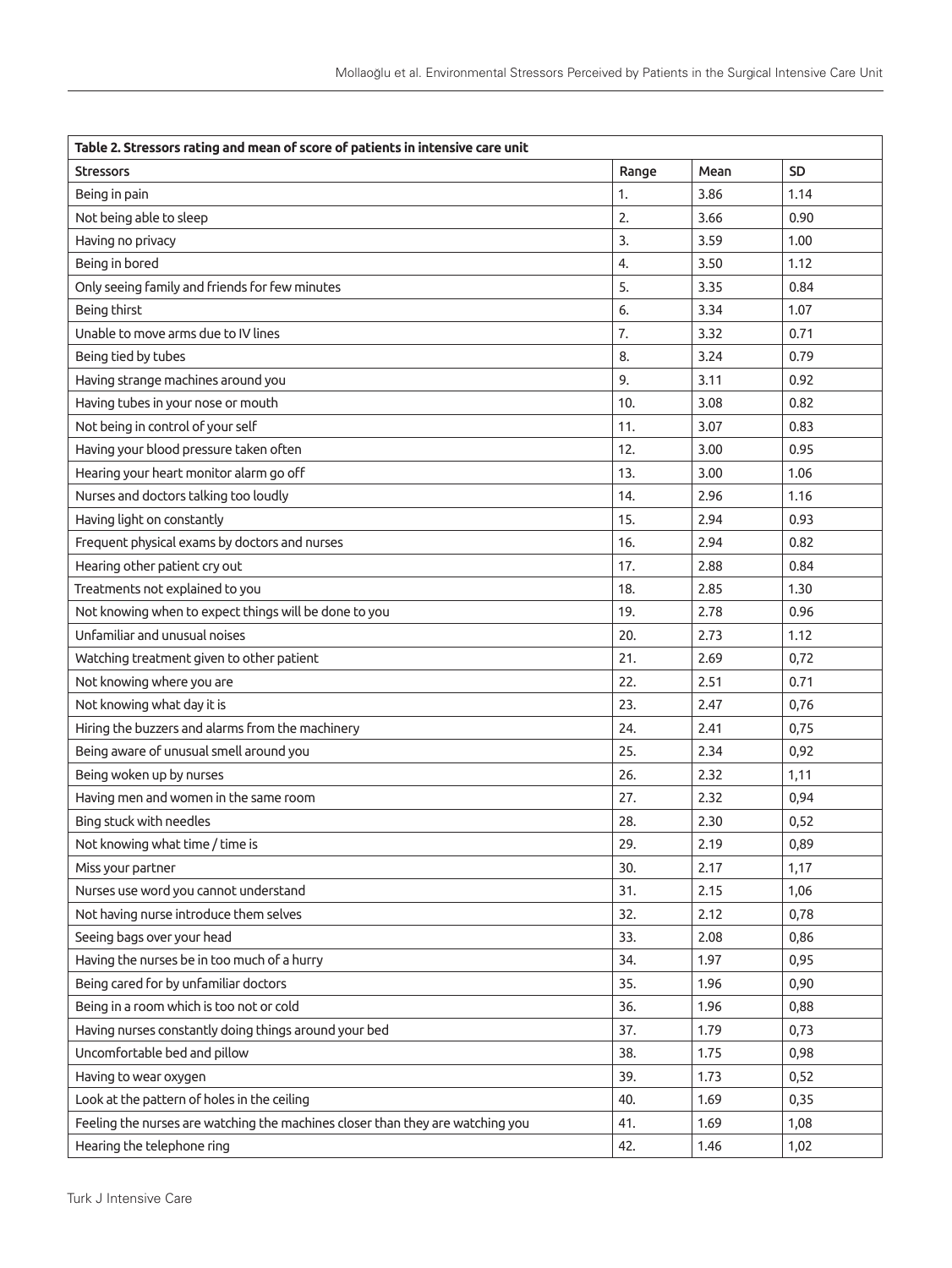the patients in the ICU was found to be  $108.12 \pm 21.27$ . In other studies using the same scale, the mean score ranges from 69.26 ± 21.84 to 120.88 ± 20.7 (18,20,24,25). It is thought that this difference may be due to the sociodemographic characteristics of the patients, different configurations of the intensive care units and cultural differences. Thus, it was determined that the patients who were hospitalized in the ICU had high levels of exposure to stressors.

In this study, the most important stress perceived by intensive care patients was found to be pain. This stressor is an expected stressor, since patients experience both oncological problems and surgery. Zengin et al. (2020), in their study, patients expressed 35% pain among stressful experiences in the intensive care unit (26). Likewise, van Gulik et al. (2017) found that 62% of patients in intensive care experience pain (27). Sometimes pain is noted as the second stressor. Besides, in other previous studies it has been determined that catheters, drains, non-invasive and invasive ventilation methods used, treatment and care interventions, aspiration, dressing changes, position changes, rehabilitation practices are the factors that cause pain in patients (28,29). Adequate pain management is important because pain is an important physiological stressor for intensive care patients. Physiological, metabolic, and behavioral responses occur if an effective pain management cannot be provided (30,31). It is important to use clinical practice standards and multidisciplinary approach in pain management. It is key for healthcare professionals working in intensive care to know about the causes, consequences and pain management of pain (4,32).

"Not being able to sleep" was the second factor causing the most stress in our study. Yaman Aktaş et al. (2015) found it as the second stressor, while Gültekin et al. (2018) found it as the fourth stressor that created the most stress (18,33). Demir and Öztunç (2017) found that 75% of intensive care patients suffered from sleeplessness, and Pagnucci et al. (2019) found that 63.5% of them suffered from sleeplessness in their studies (34,35). Factors such as lack of privacy, pain, lights that are always on, uncomfortable beds, noise, bad odors, diagnosis and treatment practices are reported to may cause sleep problems (9,36,37). Since sleeplessness can lead to weakening of the immune system, negatively affect wound healing and cause problems such as delirium, it should be carefully evaluated by healthcare professionals and necessary medical and emotional support

should be provided to the patients who have sleep problems (38).

In this study, the third most perceived stressor of the patients was found to be the "lack of privacy". The lack of privacy was found as the second most stressful factor in the study of Zaybak and Çevik (2015), as the third most stressful factor in the study of Yaman Aktaş et al. (2015) and as the fourth most stressful factor in the study of Tezcan Karadeniz et al. (2019) (7, 18, 25). When we look at our study and similar study results, the question "Are not the necessary measures taken to protect privacy in the intensive care units?" comes to mind. In this study, the perception of privacy as the first stressor by the patients suggests that the necessary measures for the protection of privacy are not sufficiently taken. However, cultural differences, physical conditions of the intensive care environment where the study was conducted, hospitalization of male and female patients in the same environment, inability to dress patients, and covering them only with bed linens may be effective on this result. Özata and Özer (2017) found in their study that 88.9% of healthcare professionals needed training on privacy (39). Kim et al. (2016) found that highly educated nurses have a high perception of protecting patient privacy in their study (40). Yu and Kim (2012), determined that the behavior of protecting patient privacy will be gained through training in their study (41). Protecting privacy is the moral and legal responsibility of healthcare professionals working in the intensive care unit, and training of healthcare personnel is crucial for promoting the importance given to privacy (42,43).

The fourth most stressful factor was determined to be "getting bored" in our study. Dias et al. (2015) stated that this factor was the common stressor for the patients in the two units in their study conducted in two different ICUs, while Soh Lam et al. (2008) stated that getting bored was among the five major stress factors perceived by the patients in their study (2,44). Factors such as not being able to fulfill family roles, not having enough time with family and friends, and not making their own decisions are thought to cause boredom in the patient. Social rehabilitation and emotional support are important in the patients hospitalized for a long time.

''Having a short visit time of family and friends'' was found to be fifth the stressor causing stress in intensive care patients. Şahin and Köçkar (2018) and Tezcan Karadeniz et al. (2019) found it as the second stressor that created the most stress for the patients in their studies (24,25). Visits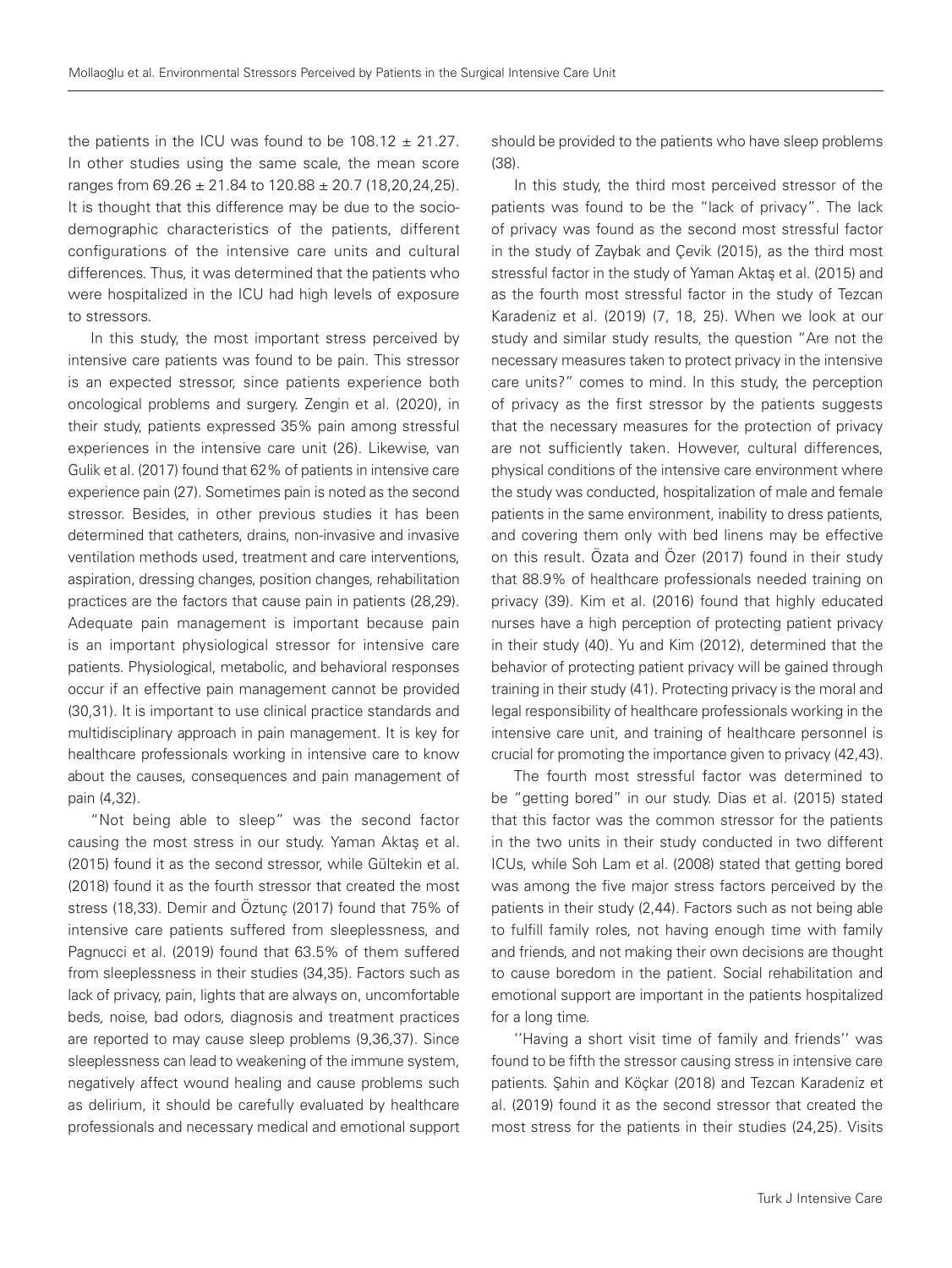in the ICU are restricted for reasons such as preventing the treatment and care practices to the patients and creating a risk of infection for the patients (45). Family is the most important support system of the individual. The fact that the patients cannot spend enough time with their families during their most vulnerable period makes them feel even more vulnerable (46). Patient visits can be increased in order to accelerate compliance of the patients with the ICU and to increase care satisfaction of the patients and their families  $(47)$ .

The personality characteristics, psychological status, mood and physical endurance of the individuals are stated to affect their attitudes towards stress (25). Therefore, some characteristics of the patients and environmental stressors perceived by them were also examined in the study. It was found that the mean ICUESS score of the patients over 65 years of age were significantly higher than the patients aged 65 years and below in the study. Şahin and Köçkar (2018) found in their study that the patients in the 31-50 age group perceived more environmental stressors than the patients in other age groups (24). Hweidi et al. (2007) stated that the levels of being exposed to stressors increase with the increasing age in their study (20). The presence of multiple chronic diseases and the thought that death is approaching in advanced ages may be perceived as a stressor in the patients. On the other hand, the mean scale score of male patients was found to be significantly higher than female patients. AL Attar et al. showed in their study that male patients were more exposed to stressors (48). Tezcan Karadeniz et al. reported in their study that female patients were more exposed to stressors than male patients (25). In our study, the high stressor levels of male patients may be due to the inability to fulfill the roles and responsibilities which they assumed in their families because of hospitalization in the ICU. Illiterate patients were found to have significantly higher mean scale scores compared to those with high school or higher education. The high level of stress of the individuals with low educational status may be due to the lack of information about the disease, diagnosis and treatment methods.

The mean scale scores of the patients with oncological problems were found to be significantly higher than the other surgical patients. This difference may be related to the fact that oncology patients have more life-threatening risks due to their illnesses and the psychosocial problems they experience due to cancer. Therefore, the awareness of healthcare professionals working in intensive care units, where oncological patients who have undergone surgical operations are treated, should be high.

It has been determined that patients who do not have experience of lying in intensive care are more affected by environmental stressors as expected. In previous similar studies, it was observed that patients who were not hospitalized in the intensive care unit before were more affected by environmental stressors and their stress levels were higher than those who were previously in the intensive care unit (49). This finding we obtained as a result of the research is compatible with the literature. This finding can be explained by the experience of patients who were previously hospitalized in the intensive care unit, being aware of the stressors existing in the intensive care environment, and shaping their expectations according to their past experiences.

#### **Conclusion**

In this study, the majority of patients hospitalized in the intensive care unit were identified as patients with oncological surgery problems. These patients; They stated that they perceive emotional problems such as pain, insomnia and lack of privacy, which are the most important symptoms that occur due to both oncology and surgery, as stressors.

This result reveals that oncologic surgery patients hospitalized in intensive care units should be handled with the awareness and sensitivity that they underwent both intensive care, oncology and surgical operations, and therefore, cooperation with the consultant liaison psychiatry to meet these perceived emotional needs. On the other hand, the literature has been found important in terms of reflecting the different responses of individuals exposed to three important stressors such as intensive care, oncology and surgery.

Identifying, reducing and eliminating stressful factors for the patients in the ICU are among the important responsibilities of healthcare professionals working in the intensive care unit. The level of exposure to stressors is different for each patient. Therefore, care to be provided to the patients should be individualized and holistic. With the resolution of stressful factors for the patients, new health problems that may occur in the patients will be prevented, their hospitalization periods in the ICU will be shortened,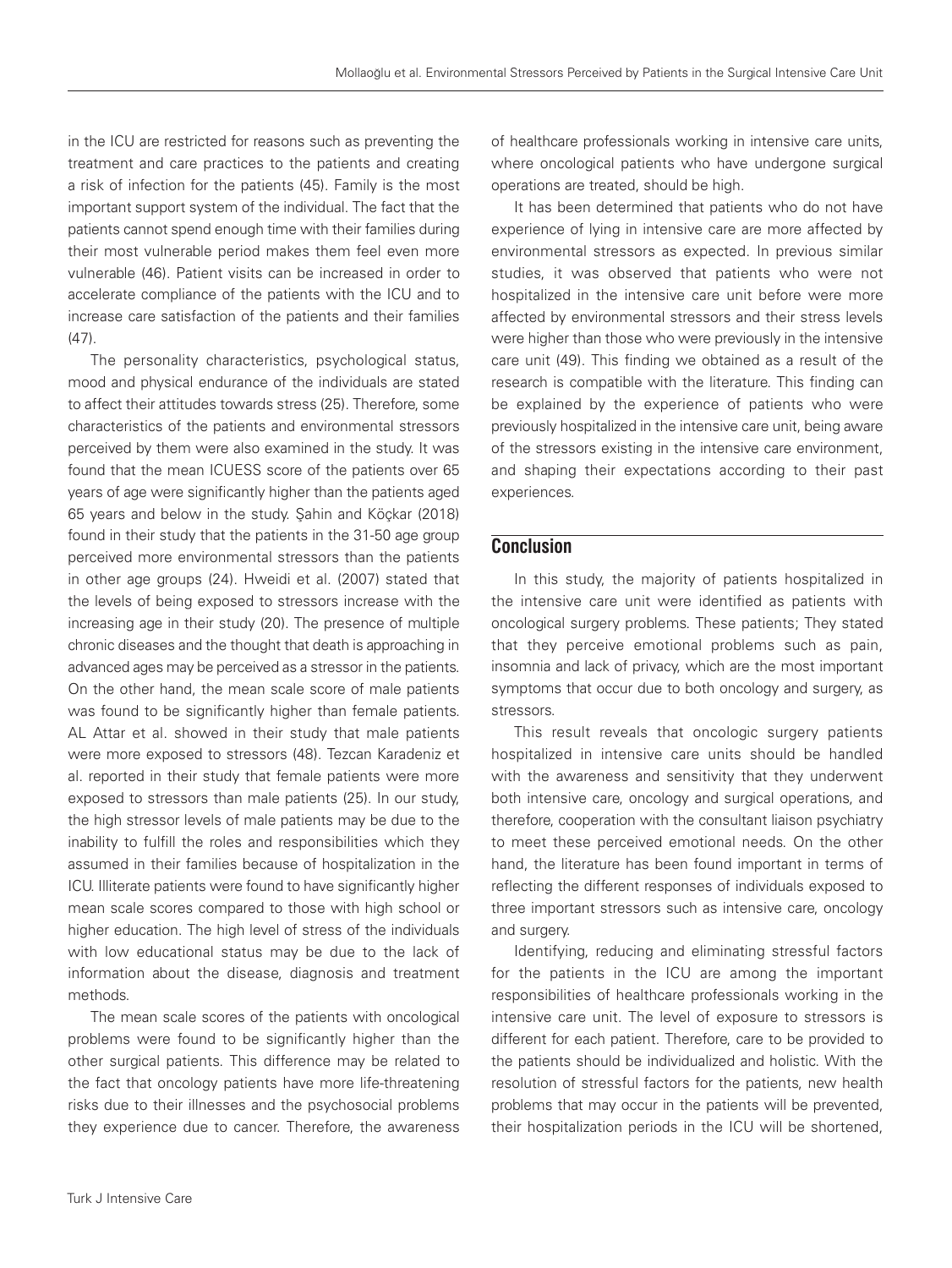treatment and care costs will decrease, and patient satisfaction will increase.

Surely, it is important to provide the physical conditions in which the patients will feel more comfortable in the ICU. More importantly, it is thought that training programs to be provided to healthcare professionals about patient stressors, especially protecting privacy, will reduce the exposure to stressors in intensive care patients.

#### Limitations of the Study

This study was considered as a limitation to the presence of patients hospitalized in the surgical intensive care unit of a university hospital who agreed to participate in the study. Therefore, the results obtained can only be generalized to the patients sampled. At the same time, patients hospitalized in the surgical intensive care unit leave the intensive care unit when the complications of surgery and anaesthesia disappear and their condition stabilizes. Therefore, the fact that this patient group could not perceive all environmental stressors because they did not stay in the intensive care unit as much as the patients in the general intensive care unit constitute another limitation of the study.

## **Ethics**

**Ethics Committee Approval:** The study was conducted after obtaining the ethics committee approval from the Ethics Committee of Cumhuriyet University Non-Invasive Clinical Research (decision no: 2019-09/01, date: 11.09.2019).

Informed Consent: The study was conducted after obtaining the verbal consents from the participants with the respect to voluntarily participation.

Peer-review: Externally peer-reviewed.

#### Authorship Contributions

Surgical and Medical Practices: M.C.M., O.K., Y.B., M.M., K.K., Concept: M.C.M., O.K., M.M., K.K., Design: M.C.M., O.K., Y.B., M.M., K.K., Data Collection and Process: M.C.M., O.K., Analysis or Interpretation: M.C.M., O.K., Y.B., M.M., K.K., Literature Search: M.C.M., O.K., Y.B., M.M., K.K., Writing: M.C.M., O.K., Y.B., M.M., K.K.

**Conflict of Interest:** No conflict of interest was declared by the authors.

**Financial Disclosure:** The authors declared that this study received no financial support.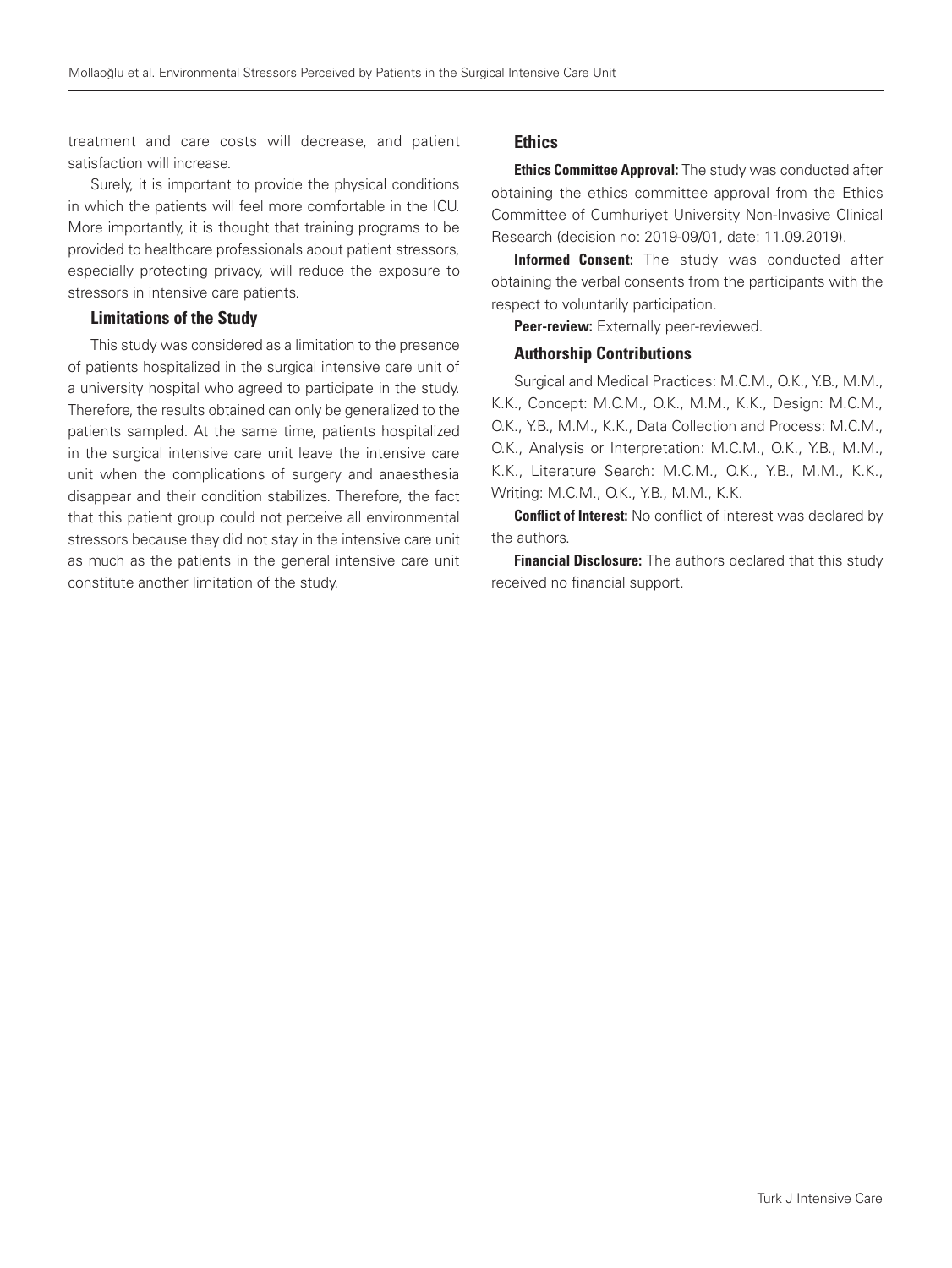## **References**

- 1. Marshall JC, Bosso L, Adhikari NK, et al. What is an intensive care unit? A report of the task force of the world federation of societies of ıntensive and critical Care Medicine. Journal of critical care 2017;37:270-276
- 2. Dias DS, Resende MV, Diniz GC. Patient Stress in İntensive Care: Comparison Between a Coronary Care Unit and a General Postoperative Unit. Rev Bras Ter Intensiva 2015;27(1):18-25.
- 3. Dinlegör Sekmen I, Ünsar S. Yoğun Bakım Ünitesinde Tedavi Gören Hastaların Deneyimlerinin Belirlenmesi [Determining the Experiences of the Patients who were being Treated in Intensive Care Unit]. Turk J Cardiovasc Nurs 2018;9(20):113–119.
- 4. Zengin N, Ören B, Üstündağ H. The Relationship Between Stressors and İntensive Care Unit Experiences. Nurs Crit Care 2020;25(2):109-116
- 5. Adsay E, Dedeli Ö. Yoğun Bakım Ünitesinden Taburcu olan Hastaların Yoğun Bakım Deneyimlerinin Değerlendirilmesi [Assessment of Experiences of Patients Discharged from Intensive Care Units]. Turkish Journal of Medical & Surgical Intensive Care Medicine 2015;6:90-97.
- 6. Çam R, Şahin B. Yoğun Bakım Ünitelerinde Yatan Hastaların Deneyimleri ve Anksiyete-Depresyon Durumları [Hospitals In Intensive Care Units Experience And Anxiety-Depression Status]. Journal of Nursing Science 2018;1(1):10–14.
- 7. Zaybak A, Çevik K. Yoğun Bakım Ünitesindeki Stresörlerin Hasta ve Hemşireler Tarafından Algılanması [Stressors in the Intensive Care Unit: Perceptions of Patients and Nurses]. Turkish Journal of Medical & Surgical Intensive Care Medicine 2015;6:4-9.
- 8. Yıldırım Usta Y, Dikmen Y, Başaran H. Factors Which Affect Patients' Experience in Intensive Care Unit. IJSR 2016;6(12):143-149.
- 9. Rawal G, Yada S, Kumar R. Postintensive care syndrome: an overview. Journal of translational internal medicine 2017;5(2):90-92.
- 10. Çağlıyan H, Sucu-Dağ G. Kardiyovasküler cerrahi ve koroner yoğun bakım ünitesinden taburcu olan hastaların yoğun bakım deneyimlerinin belirlenmesi [Determination of Intensive Care Experiences of Patients Discharged from Cardiovascular Surgery and Coronary Intensive Care Unit]. Süleyman Demirel

Üniversitesi Sağlık Bilimleri Dergisi 2019;10(4):349-356.

- 11. Uzelli D, Akın Korhan E. Yoğun Bakım Hastalarında Duyusal Girdi Sorunları ve Hemşirelik Yaklaşımı [Sensory Input Problems of Intensive Care Patients and Nursing Approach]. Florence Nightingale Journal of Nursing 2014;22(2):120-128.
- 12. Lee M, Kang J, Jeong YJ. Risk factors for post–intensive care syndrome: A systematic review and meta-analysis. Australian Critical Care 2020;33(3):287- 294.
- 13. Nouwen JM, Klijn AMF, Van den Broek B., et al. Emotional consequences of intensive care unit delirium and delusional memories after intensive care unit admission: A systematic review. Journal of Critical Care 2012;27(2):199- 211.
- 14. Herling SF, Greve IE, Vasilevskis EE, et al. Interventions for preventing intensive care unit delirium in adults. Cochrane Database of Systematic Reviews 2018;11:1-93.
- 15. Kotfis K, Marra A, Ely EW. ICU delirium—A diagnostic and therapeutic challenge in the intensive care unit. Anaesthesiology Intensive Therapy 2018;50(2):128-140.
- 16. Greaves J, Goodall D, Berry A, et al. Nursing workloads and activity in critical care: A review of the evidence. Intensive and Critical Care Nursing 2018;48:10-20.
- 17. Minton C, Batten L. Rethinking the intensive care environment: considering nature in nursing practice. JCN 2016;25(1-2):269-277.
- 18. Yaman Aktaş Y, Karabulut N, Yılmaz D, et al. Kalp Damar Cerrahisi Yoğun Bakım Ünitesinde Tedavi Gören Hastaların Algıladıkları Çevresel Stresörler [Perception of Environmental Stressors by Critical Care Patients Treated in Cardiovascular Surgery Intensive Care Unit]. Kafkas Journal of Medical Sciences 2015; 5(3):81–86.
- 19. Çınar S, Aslan F, Kurtoğlu T. Yoğun Bakım Ünitesi Çevresel Stresörler Ölçeği: Geçerlik ve Güvenirlik Çalışması [Intensive Care Unit Environmental Stressors Scale: Validity and Reliability Study]. Journal of the Turkish Society of Critical Care Nurses 2011;15(2):61-66.
- 20. Ding Q, Redeker NS, Pisani MA, et al. Factors influencing patients' sleep in the intensive care unit: perceptions of patients and clinical staff. American journal of critical care 2017;26(4):278- 286.
- 21. Rattray J, Johnston M, Wildsmith JA. The intensive care experience: development

of the ICE questionnaire. J Adv Nurs 2004; 47: 64-73.

- 22. Danielis M, Povoli A, Mattiussi E, et al. Understanding patients' experiences of being mechanically ventilated in the Intensive Care Unit: Findings from a metasynthesis and meta-summary. Journal of Clinical Nursing 2020;29(14):2107-2124.
- 23. Abuatiq A. Patients' and health care providers' perception of stressors in the intensive care units. Dimensions of Critical Care Nursing 2015;34(4):205-214.
- 24. Şahin M, Köçkar Ç. Bir Stresör Olarak Yoğun Bakım [Intensive Care Unit as a Stressor]. Life Skills Journal of Psychology 2018;2(4):207-214.
- 25. Tezcan Karadeniz F, Kanan N. Reanimasyon Yoğun Bakım Ünitesinde Yatan Hastaların Çevresel Stresörlerden Etkilenme Durumları [The Effects of Environmental Stressors on Patients In Reanimation Intensive Care Unit]. Journal of the Turkish Society of Critical Care Nurses 2019;23(1):1-8.
- 26. Zengin N, Ören B, Üstündag H. The relationship between stressors and intensive care unit experiences. Nursing in Critical Care 2020;25(2):109-116.
- 27. van Gulik L, Ahlers SJGM, Bruins P, et al. Adherence to all steps of a pain management protocol in intensive care patients after cardiac surgery is hard to achieve. Pain Research and Management, 2017; Article ID:7187232
- 28. Olsen BF, Valeberg BT, Jacobsen M, et al. Pain in intensive care unit patients—A longitudinal study. Nursing Open 2021;8(1):224-231.
- 29. Puntillo KA, Max A, Timsit J, et al. Determinants of procedural pain intensity in the intensive care unit. The Europain® study. American journal of respiratory and critical care medicine 2014;189(1):39-47.
- 30. Lee GI, Neumeister MW. Pain: pathways and physiology. Clinics in Plastic Surgery 2020;47(2):173-180.
- 31. Colloca L. The placebo effect in pain therapies. Annual review of pharmacology and toxicology 2019;59:191-211.
- 32. Guttormson JL, Bremer KL, Jones RM. "Not being able to talk was horrid": a descriptive, correlational study of communication during mechanical ventilation. Intensive and Critical Care Nursing 2015;31(3):179-186.
- 33. Gültekin Y, Özçelik Z, Akıncı SB, et. al. Evaluation of stressors in intensive care units, Turk J Surg 2018;34:5-8.
- 34. Demir G, Öztunç G. Gürültünün Yoğun Bakım Ünitesinde Yatan Hastaların Gece Uykusu ve Yaşamsal Bulguları Üzerine